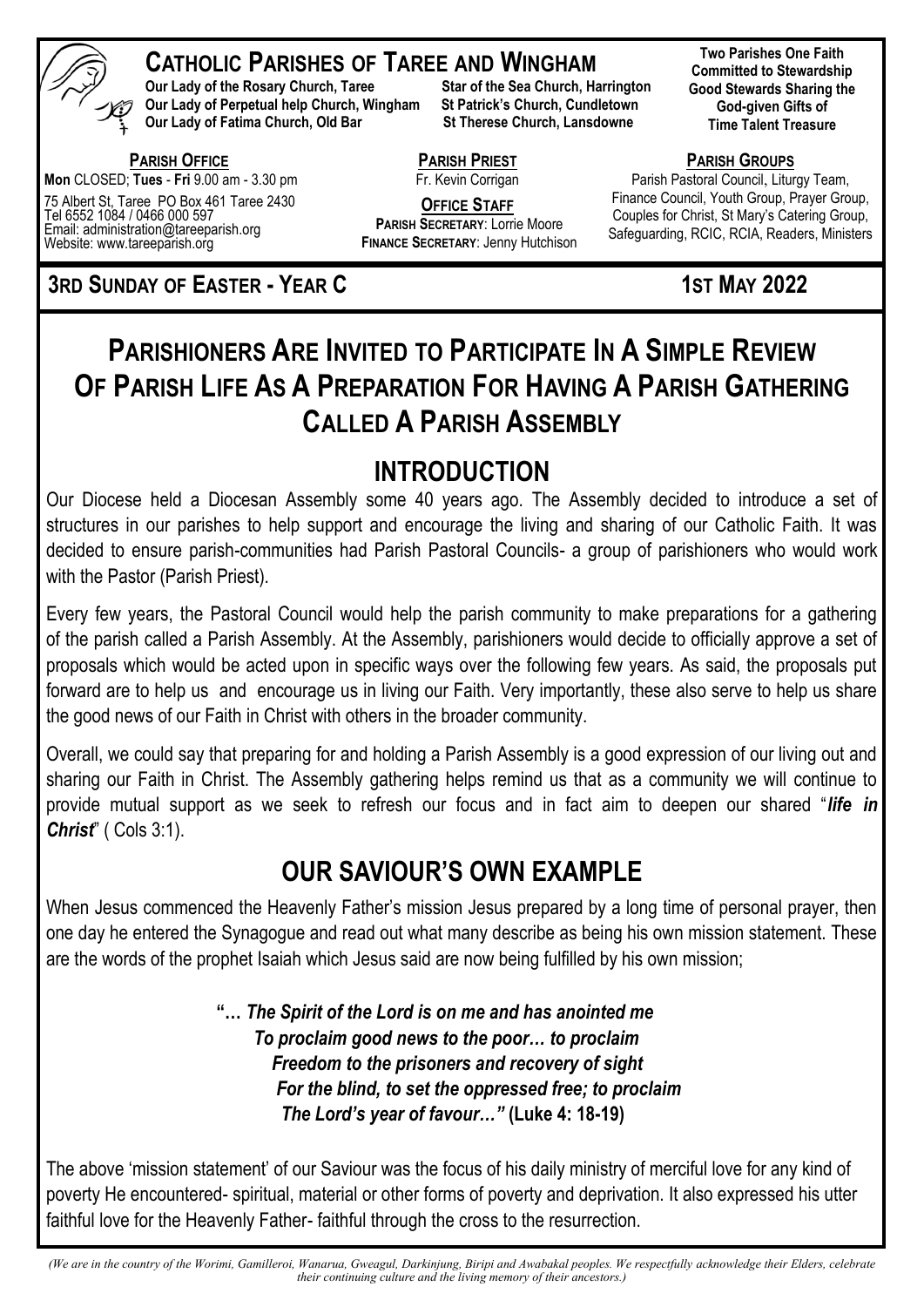### "… *LIFE WITH CHRIST*…" ( Cols 3:1 ) and **COMMUNION and MISSION**

As human beings we are also among those poor who are always in need of the healing and strength of the presence of Christ's Spirit of love.

When St Paul instructed the early Christian community about their shared "*life with Christ"* he said that they are now part of the body of Christ, with Christ the head of the body (I Cor. 12). Paul said that as the body of Christ, the community have different parts. We all have gifts of the Spirit to serve the life and mission of the community.

St Paul was always insistent that the Faith community, like our Saviour, serve the needs of the poor. In many ways, we already seek to be instruments of the love of Christ. We also are aware that our bonds as a Faith community need caring for and strengthening ('*communion'*), and our sense of mission also needs to be attuned to God's purposes (*mission*). Did you know that last year Pope Francis launched the whole Church worldwide to have a special Assembly called a Synod? Its focus is also upon three key themes: COMMUNION; PARTICIPATION; AND MISSION.

## **OUR PARISH COUNCILS' INVITATIONS**

Our Parish Council decided to invite parishioners from both our parishes to participate in the preparations for a Parish gathering or Assembly. This Assembly could be held in June. Soon, you will be invited to write in a sentence your response to the following questions:

1.What is it that I value most about my Faith and parish community?

I

2.What key challenge do I believe our parish needs to focus upon and to engage with in our plans and activities over the next 12 months?

**This simple questionnaire is available at the foyer of the church**. You are invited to take a form home; give it prayerful consideration and complete it as best you are able. It can be returned, folded up in the "Collection basket" at Masses/SCAE's on the 14/15 and 21/22 May.

You will receive a summary of this information prepared by Parish Council members and also information about our next step.

In the meantime we pray "…*May God fulfil every one of your plans*…" (Ps 19).

- *Father Kevin Corrigan PP*

### **Prayer List for Taree and Wingham Parishes**

**SICK:** Sandra Baker, Sue Berry, Cathy Callinan, Bev Crouch, Consie de Dassel, Alex Dabey, Ken Fitton, Betty Howard, David Hutchison, Patricia Moffat, Neil Moroney, Josephine Murphy, Martin Murphy, Linda Norris, Rose Sammut, Liz Taylor, Robert Vaccaro, Paul White, Noel Wolfenden.

**ANNIVERSARIES:** Viviane Lovegrove, Rupert McLennan, William Corben, Peter Williams, Mavis Bennett and deceased members of Corben family.

**RECENTLY DECEASED:** Norma Haldon

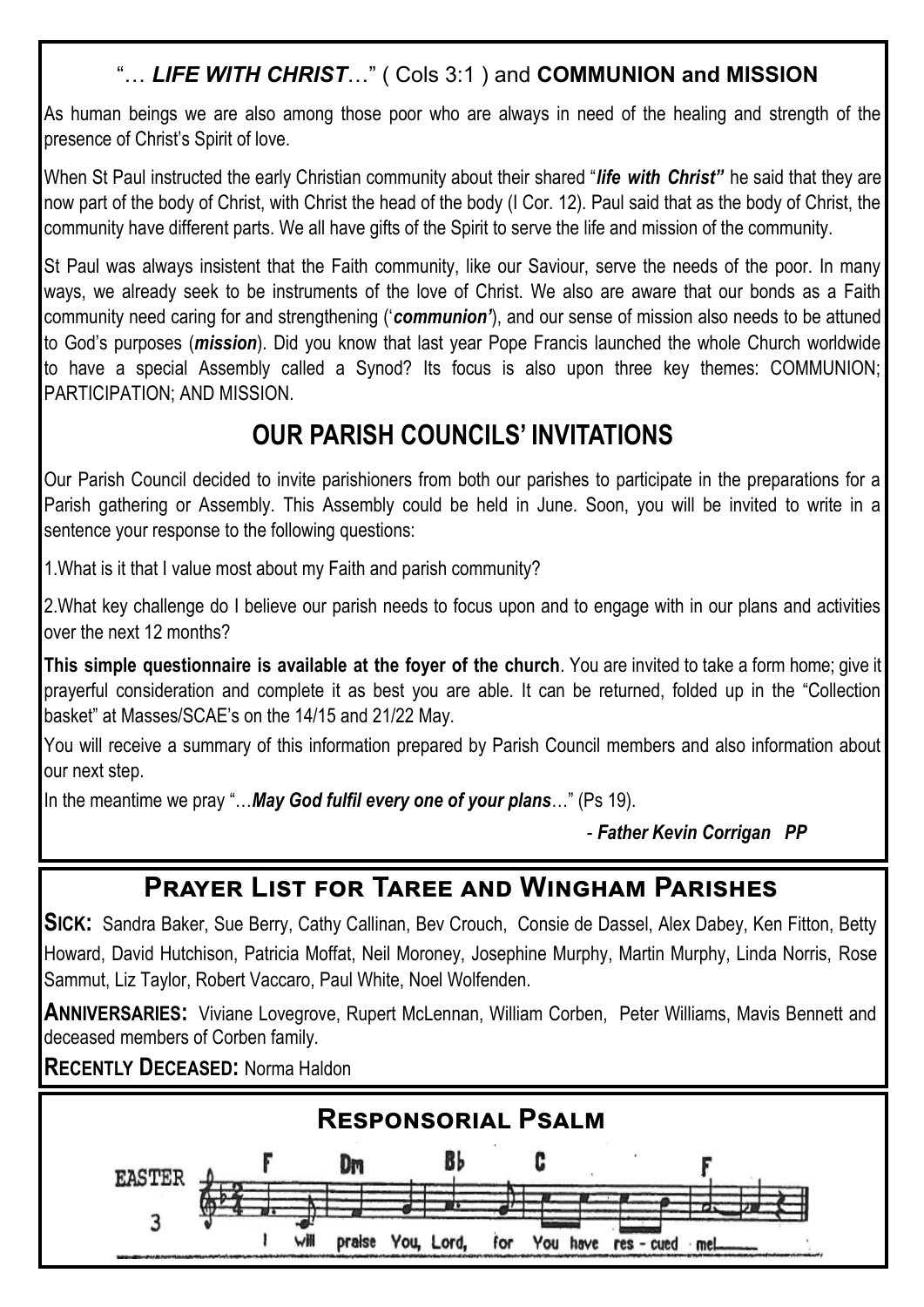

#### **THIS WEEK'S READINGS 1ST MAY 2022 3RD SUNDAY OF EASTER**

**FIRST READING:** Acts 5:27-32. 40- 41 We are witnesses of these words, and so is the Holy Spirit.

**RESPONSORIAL PSALM:** Ps 29:2. 4-6. 11-13. R. v.2 (R.) I will praise you, Lord, for you have rescued me.

**SECOND READING:** Rv 5:11-14 The Lamb that was sacrificed is worthy to be given power, wealth, glory, and blessing.

### **GOSPEL ACCLAMATION:**

Alleluia, alleluia! Christ is risen, the Lord of all creation; he has shown pity on all people.

**Alleluia!** 

**GOSPEL:** Jn 21:1-19 Jesus stepped forward, took the bread and gave it to them, and did the same with the fish.

# **NEXT WEEK'S READINGS**

#### **8TH MAY 2022 4TH SUNDAY OF EASTER**

**FIRST READING:** Acts 13:14, 43-52 We are now turning to the gentiles.

**RESPONSORIAL PSALM:** Ps 99:1- 3. 5. R. v.3 (R.) We are his people, the sheep of his flock.

**SECOND READING:** Rv 7:9, 14-17 The Lamb who is at the throne will be their shepherd and will lead them to springs of living water.

**GOSPEL:** Jn 10:27-30 I give my sheep eternal life.

### **Prayer for the appointment of our new Bishop**

Shepherding God you reveal your way of unfailing love in the image of the Good Shepherd who seeks the lost, shows compassion knows and is known by the sheep and lays down his life for them. We your people of Maitland-Newcastle are without a bishop to shepherd us.



who moves through this great south land, inspire the choice of our new Bishop, empower his 'yes' and open our hearts in hospitality and love. We make this prayer through Christ our Lord, Amen. Our Lady of Perpetual Help pray for us Mary MacKillop of the Cross pray for us.

We ask that your Holy Spirit

### **PRAYER FOR WORLD PEACE**



Oh Lord God, We pray for Peace and Love in all the nations, among all the people that all wars and hatred will end. We pray for those who suffer from war, injustice, and intolerance, for the children, young people the poor and neglected ones.

We pray for peace in our life, lands, nations, families and in our hearts. Lord give us World Peace. We ask our mercy in the name of Our Lord Jesus Christ. Amen.



#### Office of Safeguarding OF MAITLAND-NEWCASTLE

#### **THE OFFICE OF SAFEGUARDING**

is the organisational expression of the Diocese of Maitland-Newcastle's abiding commitment to promote the safety, welfare and well being of children and vulnerable adults. If you have any concerns for a child or vulnerable adult please contact the office of safeguarding: **Ph 4979 1390** or Email: **childprotection@mn.catholic.org.au** or visit their website for more information **https://officeofsafeguarding.org.au/.**

### **ST MARY'S PIETY STORE**

is open in the front foyer of Our Lady of the Rosary Church Taree on Saturdays after 6.00pm Mass and on Sundays after 9:30am Mass. We have illustrated children's Mass books available for \$4, Baptism candles, gifts and cards. Divine Mercy 3 piece package \$5 each and Miraculous Medals. Framed pictures of Saints at various prices are also available. Your support is appreciated.



#### **CATHOLIC PARISHES OF TAREE AND WINGHAM SACRAMENTS OF INITIATION**

All parents and carers of children who would like to make their **Sacraments of Initiation in 2022** are invited to attend an **INFORMATION NIGHT on THURSDAY 12th MAY at 6pm** in Our Lady of the Rosary Church Taree. There will be preparation for the Sacraments of Baptism, Reconciliation, Confirmation and First Holy Communion during the year for children turning 8 years of age or above in 2022 and they can make all or some of these Sacraments. Those parents of children enrolled in the Sacramental program in 2021 are also invited and any fees already paid will stand for this year. Thank you from the RCIC Committee.